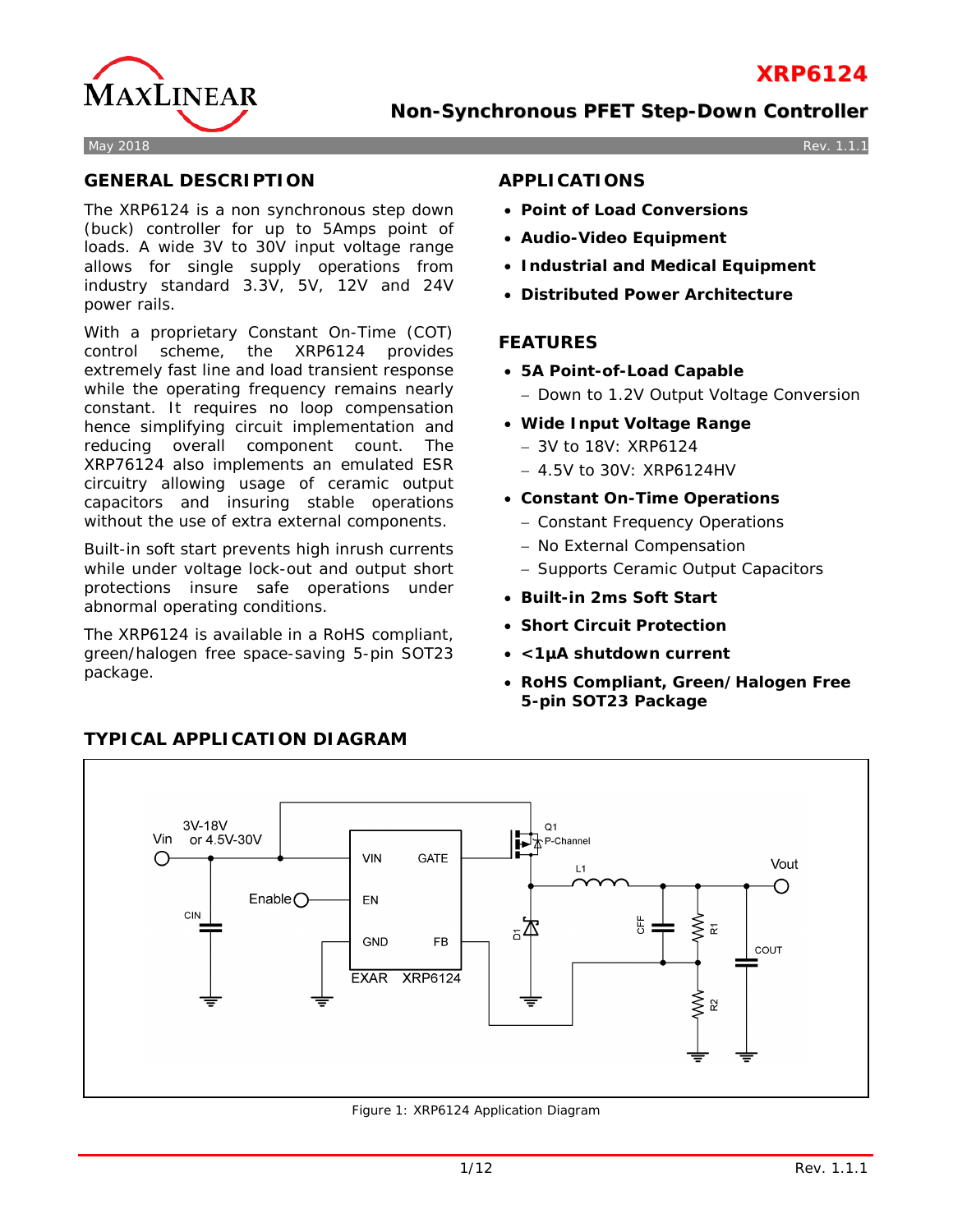

### **ABSOLUTE MAXIMUM RATINGS**

These are stress ratings only and functional operation of the device at these ratings or any other above those indicated in the operation sections of the specifications below is not implied. Exposure to absolute maximum rating conditions for extended periods of time may affect reliability.

| Lead Temperature (Soldering, 10 sec)  300°C |  |
|---------------------------------------------|--|
| ESD Rating (HBM - Human Body Model)  2kV    |  |

## **OPERATING RATINGS**

| Input Voltage Range $V_{IN}$ (XRP6124)3.0V to 18V          |  |
|------------------------------------------------------------|--|
| Input Voltage Range V <sub>IN</sub> (XRP6124HV)4.5V to 30V |  |
| Junction Temperature Range 40°C to 125°C                   |  |
|                                                            |  |

## **ELECTRICAL SPECIFICATIONS**

Specifications are for an Operating Junction Temperature of  $T_J = 25^{\circ}C$  only; limits applying over the full Operating Junction Temperature range are denoted by a "•". Minimum and Maximum limits are guaranteed through test, design, or statistical correlation. Typical values represent the most likely parametric norm at  $T<sub>J</sub> = 25°C$ , and are provided for reference purposes only. Unless otherwise indicated,  $V_{\text{IN}} = 3.0V$  to 18V,  $T_{\text{J}} = -40^{\circ}$ C to 125°C.

| Parameter                                             | <b>Units</b><br>Min.<br>Typ.<br>Max. |                | <b>Conditions</b> |                |           |                            |  |  |  |  |
|-------------------------------------------------------|--------------------------------------|----------------|-------------------|----------------|-----------|----------------------------|--|--|--|--|
| UVLO Turn-On Threshold                                | 2.5                                  | 2.8            | 3.0               | $\vee$         | $\bullet$ | XRP6124                    |  |  |  |  |
| UVLO Turn-On Threshold                                | 3.8                                  | 4.2            | 4.5               | $\vee$         | $\bullet$ | <b>XRP6124HV</b>           |  |  |  |  |
| <b>UVLO Hysteresis</b>                                |                                      | 0.1            |                   | $\vee$         |           |                            |  |  |  |  |
|                                                       | 3.0                                  |                | 18                | $\vee$         | $\bullet$ | XRP6124                    |  |  |  |  |
| Operating Input Voltage Range                         | 4.5                                  |                | 30                | $\vee$         | $\bullet$ | <b>XRP6124HV</b>           |  |  |  |  |
| Shutdown VIN Current                                  |                                      | 1.5            | 3                 | μA             |           | $EN=OV, VIN=12V$           |  |  |  |  |
| Operating VIN Current                                 |                                      | 0.5            | $\mathbf{1}$      | m <sub>A</sub> |           | VFB=1.2V and after fault   |  |  |  |  |
|                                                       | 0.792                                | 0.8            | 0.808             | $\vee$         |           |                            |  |  |  |  |
| Reference Voltage                                     | 0.784                                | 0.8            | 0.816             | $\vee$         | $\bullet$ |                            |  |  |  |  |
| VSC_TH, Feedback pin Short<br>Circuit Latch Threshold | 0.50                                 | 0.55           | 0.65              | $\vee$         | $\bullet$ |                            |  |  |  |  |
| T <sub>ON</sub> , Switch On-Time                      | 0.4                                  | 0.5            | 0.6               | <b>US</b>      | $\bullet$ | $V_{IN} = 12V$ , XRP6124   |  |  |  |  |
| T <sub>ON</sub> , Switch On-Time                      | 0.4                                  | 0.5            | 0.6               | $\mu s$        | $\bullet$ | $V_{IN} = 24V$ , XRP6124HV |  |  |  |  |
| TOFF MIN, Minimum Off-Time                            |                                      | 250            | 350               | ns             | $\bullet$ | $V_{IN} = 12V$             |  |  |  |  |
| Soft Start Time                                       |                                      | $\overline{2}$ |                   | ms             |           |                            |  |  |  |  |
| <b>EN Turn-On Threshold</b>                           | 2                                    |                |                   | $\vee$         |           |                            |  |  |  |  |
| <b>EN Turn-Off Threshold</b>                          |                                      |                | $\mathbf{1}$      | $\vee$         |           |                            |  |  |  |  |
| <b>EN Bias Current</b>                                |                                      | 0.01           | 0.1               | μA             |           |                            |  |  |  |  |
| Gate Driver Pull-Down<br>Resistance                   |                                      | 6              | 9                 | Ω              |           |                            |  |  |  |  |
| Gate Driver Pull-up Resistance                        |                                      | 5              | 8                 | Ω              |           |                            |  |  |  |  |
| tr, gate rise time                                    |                                      | 45             |                   | ns             |           | $CGATE = 1nF$              |  |  |  |  |
| tf, gate fall time                                    |                                      | 35             |                   | ns             |           | $C_{GATE} = 1nF$           |  |  |  |  |
| VIN - GATE voltage difference                         | 5.5                                  | 6.4            | 8                 | $\vee$         | $\bullet$ | $VIN = 12V$                |  |  |  |  |
| VIN - GATE voltage difference                         | 2.6                                  |                |                   | $\vee$         | $\bullet$ | $VIN = 3.0V$               |  |  |  |  |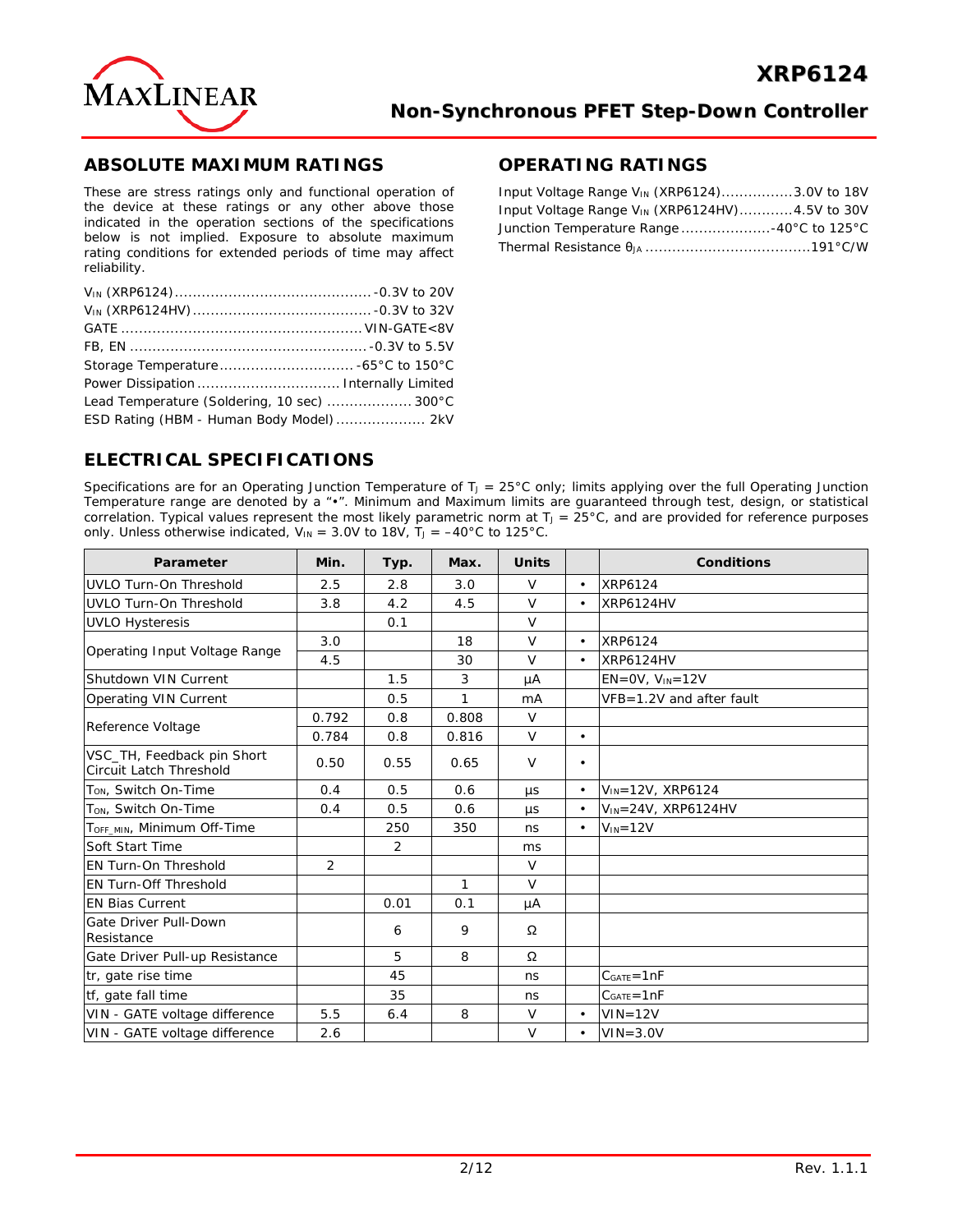

## **BLOCK DIAGRAM**



Figure 2: XRP6124 Block Diagram

## **PIN ASSIGNMENT**



Figure 3: XRP6124 Pin Assignment

## **PIN DESCRIPTION**

| <b>Name</b> | <b>Pin Number</b> | <b>Description</b>                                                                                                                                                                                                                                               |
|-------------|-------------------|------------------------------------------------------------------------------------------------------------------------------------------------------------------------------------------------------------------------------------------------------------------|
| EN          |                   | Enable Pin. Actively pull high to enable the part.                                                                                                                                                                                                               |
| <b>GND</b>  |                   | Ground                                                                                                                                                                                                                                                           |
| FB          |                   | Feedback pin                                                                                                                                                                                                                                                     |
| GATE        | 4                 | Gate Pin. Connect to gate of PFET. This pin pulls the gate of the PFET approximately<br>6V below Vin in order to turn on the FET. For 6V>VIN>3V the gate pulls to within 0.4V<br>of ground. Therefore a PFET with a gate rating of 2.6V or lower should be used. |
| <b>VIN</b>  |                   | Input Voltage                                                                                                                                                                                                                                                    |

### **ORDERING INFORMATION(1)**

| <b>Part Number</b> | Operating<br><b>Temperature Range</b> | Lead-Free   | Package     | <b>Packing Method</b> | Note 1             |  |  |  |
|--------------------|---------------------------------------|-------------|-------------|-----------------------|--------------------|--|--|--|
| XRP6124ESTR0.5-F   | -40°C≤Tı≤125°C                        | $Yes^{(2)}$ | 5-pin SOT23 | Tape & Reel           | $0.5\mu s/18V$ max |  |  |  |
| XRP6124HVESTR0.5-F |                                       |             |             |                       | $0.5$ us/30V max   |  |  |  |
| IXRP6124EVB        | XRP6124 Evaluation Board              |             |             |                       |                    |  |  |  |
| IXRP6124HVEVB      | XRP6124HV Evaluation Board            |             |             |                       |                    |  |  |  |

NOTES:

1. Refer to [www.exar.com/XRP6124](http://www.exar.com/XRP6124) for most up-to-date Ordering Information

2. Visit [www.exar.com](http://www.exar.com/) for additional information on Environmental Rating.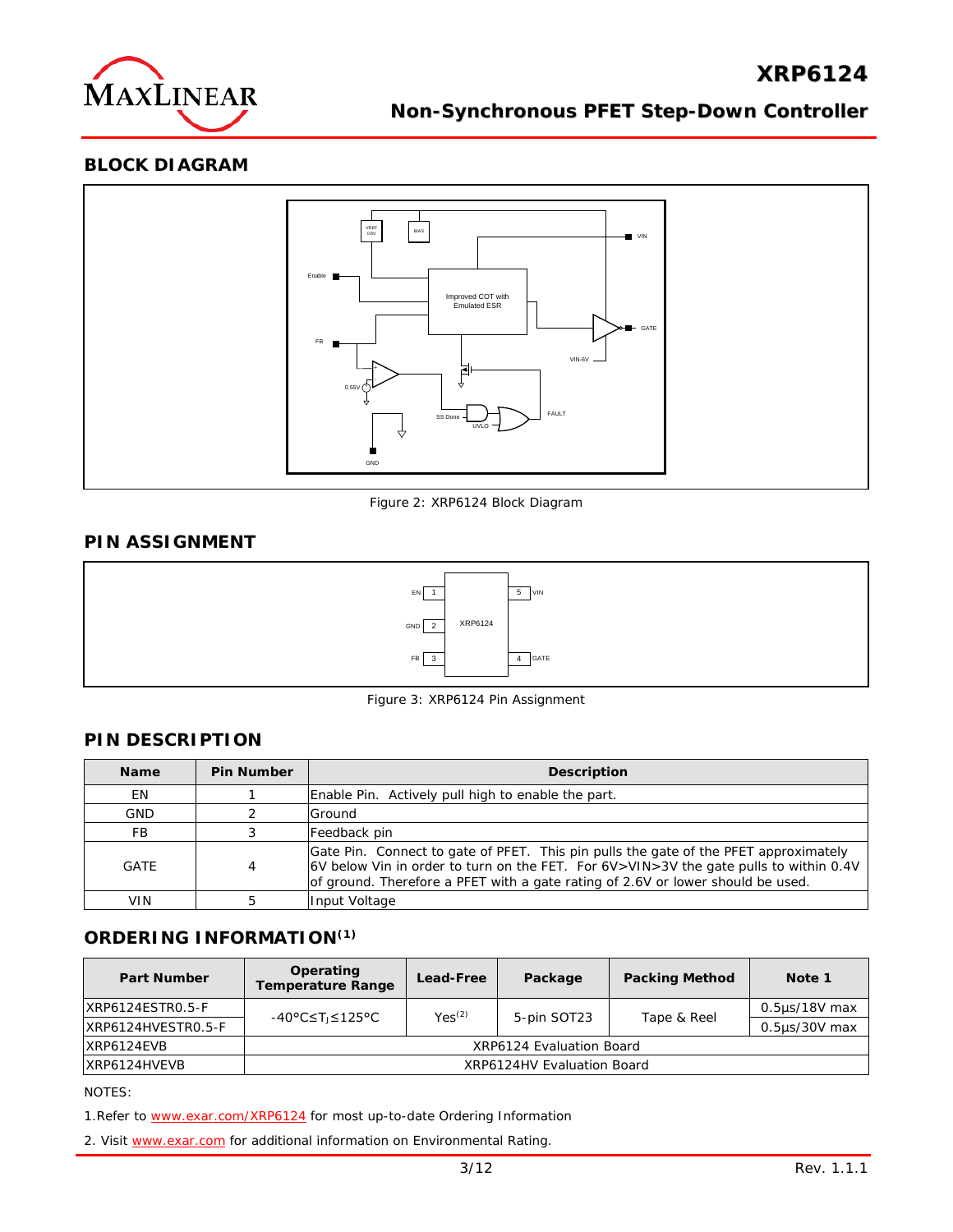

## **TYPICAL PERFORMANCE CHARACTERISTICS**

All data taken at  $T_J = T_A = 25^{\circ}$ C, unless otherwise specified – Curves are based on Schematic and BOM from Application Information section of this datasheet. Refer to figure 20 for XRP6124 and to figure 21 for XRP6124HV.



Fig. 4: Efficiency versus I<sub>OUT</sub>, V<sub>IN</sub>=12V Fig. 5: Efficiency versus I<sub>OUT</sub>, V<sub>IN</sub>=24V









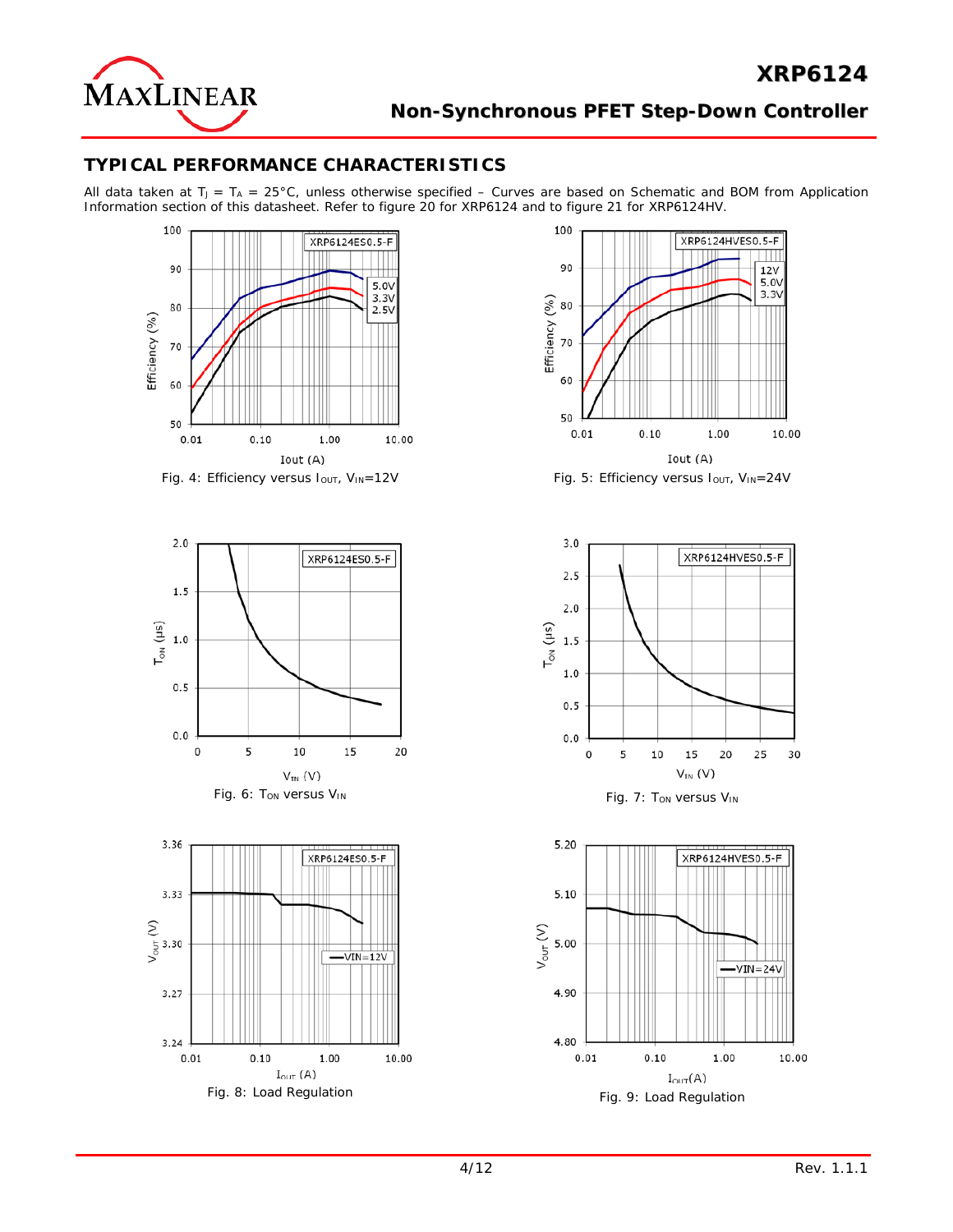





Fig. 12: Steady state,  $V_{IN} = 12V$ ,  $V_{OUT} = 3.3V$ ,  $I_{OUT} = 3A$ 



Fig. 14: Load step transient response, 1.4A-3A-1.4A





Fig. 13: Steady state,  $V_{IN} = 24V$ ,  $V_{OUT} = 5.0V$ ,  $I_{OUT} = 3A$ 



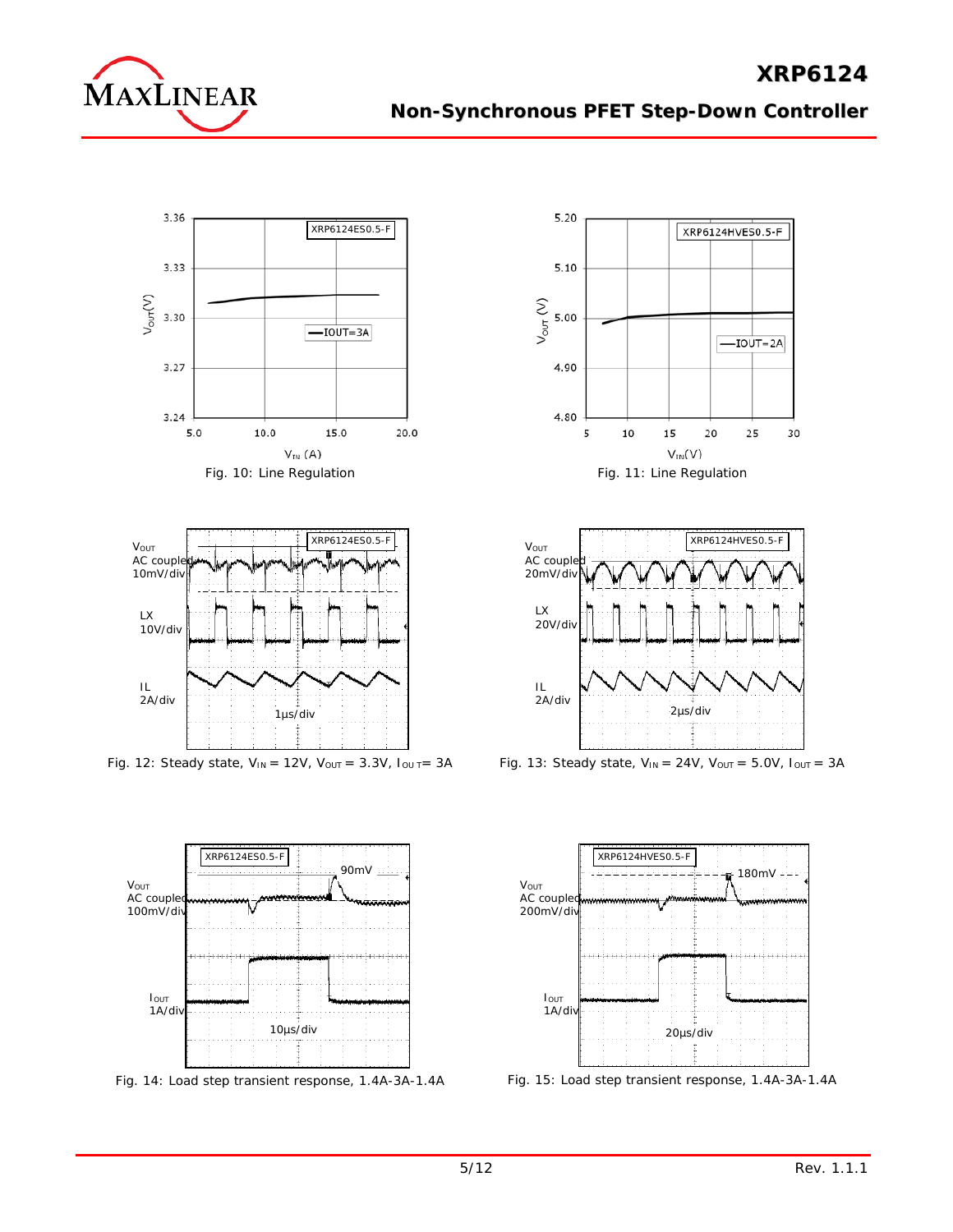

**XRP6124**



Fig. 16: Load step transient response corresponding to a CCM-DCM transition, 0.05A-1.6A-0.05A



Fig. 18: Shutdown current versus  $V_{IN}$ ,  $V_{EN} = 0V$ 



Fig. 17: Load step transient response corresponding to a CCM-DCM transition, 0.05A-1.6A-0.05A



Fig. 19: Shutdown current versus  $V_{IN}$ ,  $V_{EN} = 0V$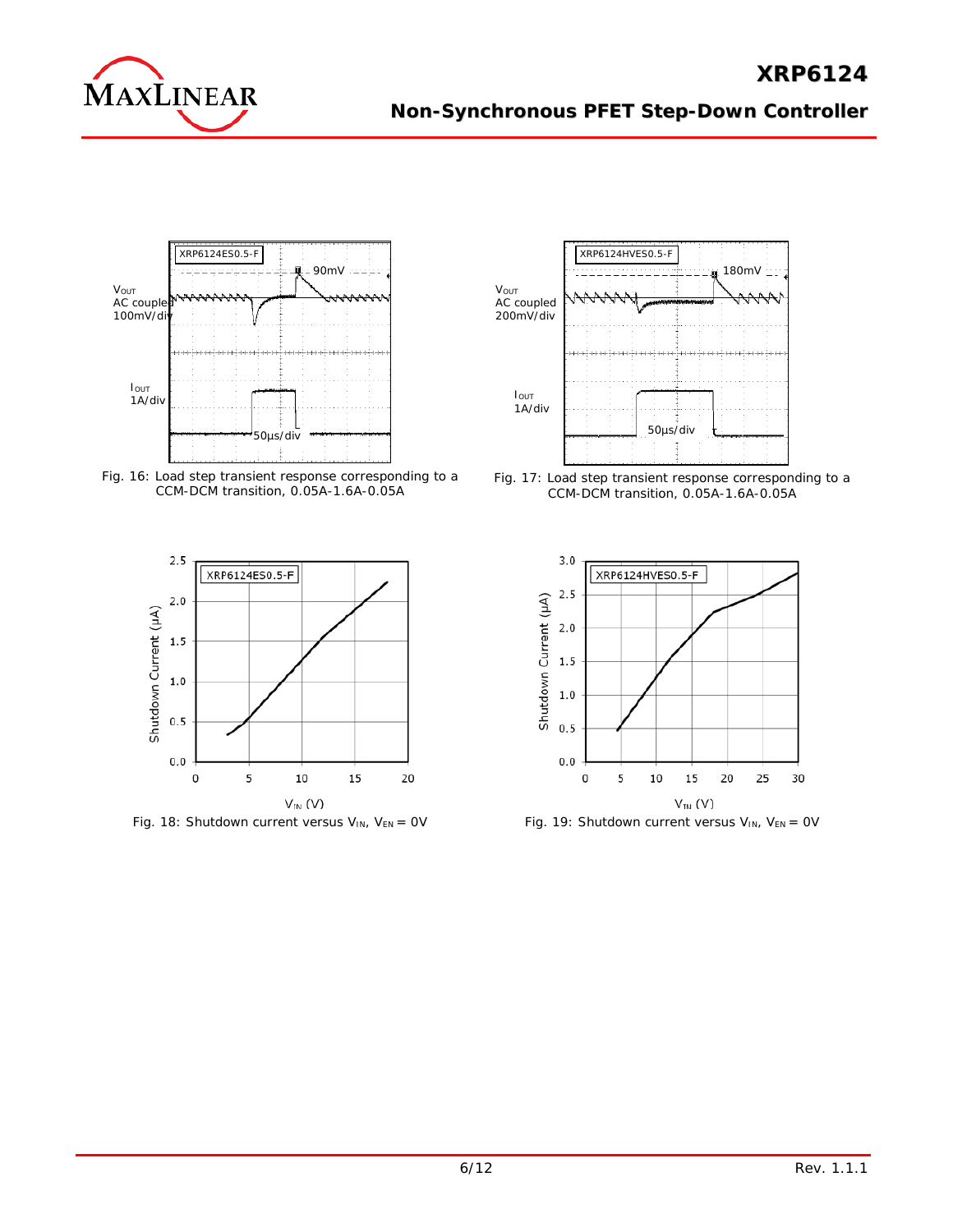

## **THEORY OF OPERATION**

#### **THEORY OF OPERATION**

The XRP6124 utilizes a proprietary Constant On-Time (COT) control with emulated ESR. The on-time is internally set and automatically adjusts during operation, inversely with the voltage V<sub>IN</sub>, in order to maintain a constant frequency. Therefore the switching frequency is independent of the inductor and capacitor size, unlike hysteretic controllers. The emulated ESR ramp allows the use of ceramic capacitors for output filtering.

At the beginning of each cycle, the XRP6124 turns on the P-Channel FET for a fixed duration. The on-time is internally set and adjusted by V<sub>IN</sub>. At the end of the on-time the FET is turned off, for a predetermined minimum off time TOFF-MIN (nominally 250ns). After the T<sub>OFF-MIN</sub> has expired the voltage at feedback pin FB is compared to a voltage ramp at the feedback comparators positive input. Once  $V_{FB}$  drops below the ramp voltage, the FET is turned on and a new cycle starts. This voltage ramp constitutes an emulated ESR and makes possible the use of ceramic capacitors, in addition to other capacitors, as output filter for the buck converter.

### **VOLTAGE OPTIONS**

The XRP6124 is available in two voltage options as shown in table 1. The low-voltage and high-voltage options have Ton of 0.5µs at 12V<sub>IN</sub> and 24V<sub>IN</sub> respectively. Note that T<sub>ON</sub> is inversely proportional to V<sub>IN</sub>. The constant of proportionality K, for each voltage option is shown in table 1. Variation of  $T_{ON}$  versus  $V_{IN}$  is shown graphically in figures 6 and 7.

| Voltage<br>rating (V) | <b>Part Number</b>           | $T_{ON}$ (µs) | $K = TON xVIN$<br>$(\mu s.V)$ |
|-----------------------|------------------------------|---------------|-------------------------------|
| $3 - 18$              | XRP6124ES0.5-F 0.5 @ 12VIN   |               |                               |
| $4.5 - 30$            | XRP6124HVES0.5-F 0.5 @ 24VIN |               | 1つ                            |

Table 1 : XRP6124 voltage options

For a buck converter the switching frequency fs can be expressed in terms of  $V_{IN}$ ,  $V_{OUT}$  and T<sub>ON</sub> as follows:

$$
f_S = \frac{V_{OUT}}{V_{IN} \times T_{ON}}
$$

**XRP6124**

Since for each voltage option, the product of  $V_{IN}$  and T<sub>ON</sub> is the constant K shown in table 1, then switching frequency is determined by V<sub>OUT</sub> as shown in table 2.

|      | Switching frequency fs(kHz) |                         |  |  |  |  |  |  |  |  |
|------|-----------------------------|-------------------------|--|--|--|--|--|--|--|--|
| VOUT | XRP6124ES0.5-F              | <b>XRP6124HVES0.5-F</b> |  |  |  |  |  |  |  |  |
| 1.2  | 200                         | 100                     |  |  |  |  |  |  |  |  |
| 1.5  | 250                         | 125                     |  |  |  |  |  |  |  |  |
| 1.8  | 300                         | 150                     |  |  |  |  |  |  |  |  |
| 2.5  | 417                         | 208                     |  |  |  |  |  |  |  |  |
| 3.3  | 550                         | 275                     |  |  |  |  |  |  |  |  |
| 5.0  | 833                         | 417                     |  |  |  |  |  |  |  |  |
| 12   |                             | 1000                    |  |  |  |  |  |  |  |  |

Table 2: Switching frequency fs for the XRP6124 voltage options

Where it is advantageous, the high-voltage option may be used for low-voltage applications. For example a 12VIN to 5Vout conversion using a low-voltage option will result in switching frequency of 833kHz as shown in table 2. If it is desired to increase the converter efficiency, then switching losses can be reduced in half by using a high-voltage option operating at a switching frequency of 417kHz.

|      | Maximum Output Current $I_{OUT}(A)$ |                    |                   |                         |                   |  |  |  |  |  |  |  |
|------|-------------------------------------|--------------------|-------------------|-------------------------|-------------------|--|--|--|--|--|--|--|
| Vout |                                     | XRP6124ES0.5-F     |                   | <b>XRP6124HVES0.5-F</b> |                   |  |  |  |  |  |  |  |
|      | 3.3V <sub>IN</sub>                  | 5.0V <sub>IN</sub> | 12V <sub>IN</sub> | 18V <sub>IN</sub>       | 24V <sub>IN</sub> |  |  |  |  |  |  |  |
| 1.2  | 5                                   | 5                  |                   |                         |                   |  |  |  |  |  |  |  |
| 1.5  | 5                                   | 5                  |                   |                         |                   |  |  |  |  |  |  |  |
| 1.8  | 5                                   | 5                  | 4                 | 4                       |                   |  |  |  |  |  |  |  |
| 2.5  | 4                                   |                    |                   |                         |                   |  |  |  |  |  |  |  |
| 3.3  |                                     | 4                  | 3                 | 4                       |                   |  |  |  |  |  |  |  |
| 5.0  |                                     |                    | 3                 | 3                       | 3                 |  |  |  |  |  |  |  |
| 12   |                                     |                    |                   | 2                       |                   |  |  |  |  |  |  |  |

Table 3: Maximum recommended Iout

#### **SHORT-CIRCUIT PROTECTION**

The purpose of this feature is to prevent an accidental short-circuit at the output from damaging the converter. The XRP6124 has a short-circuit comparator that constantly monitors the feedback node, after soft-start is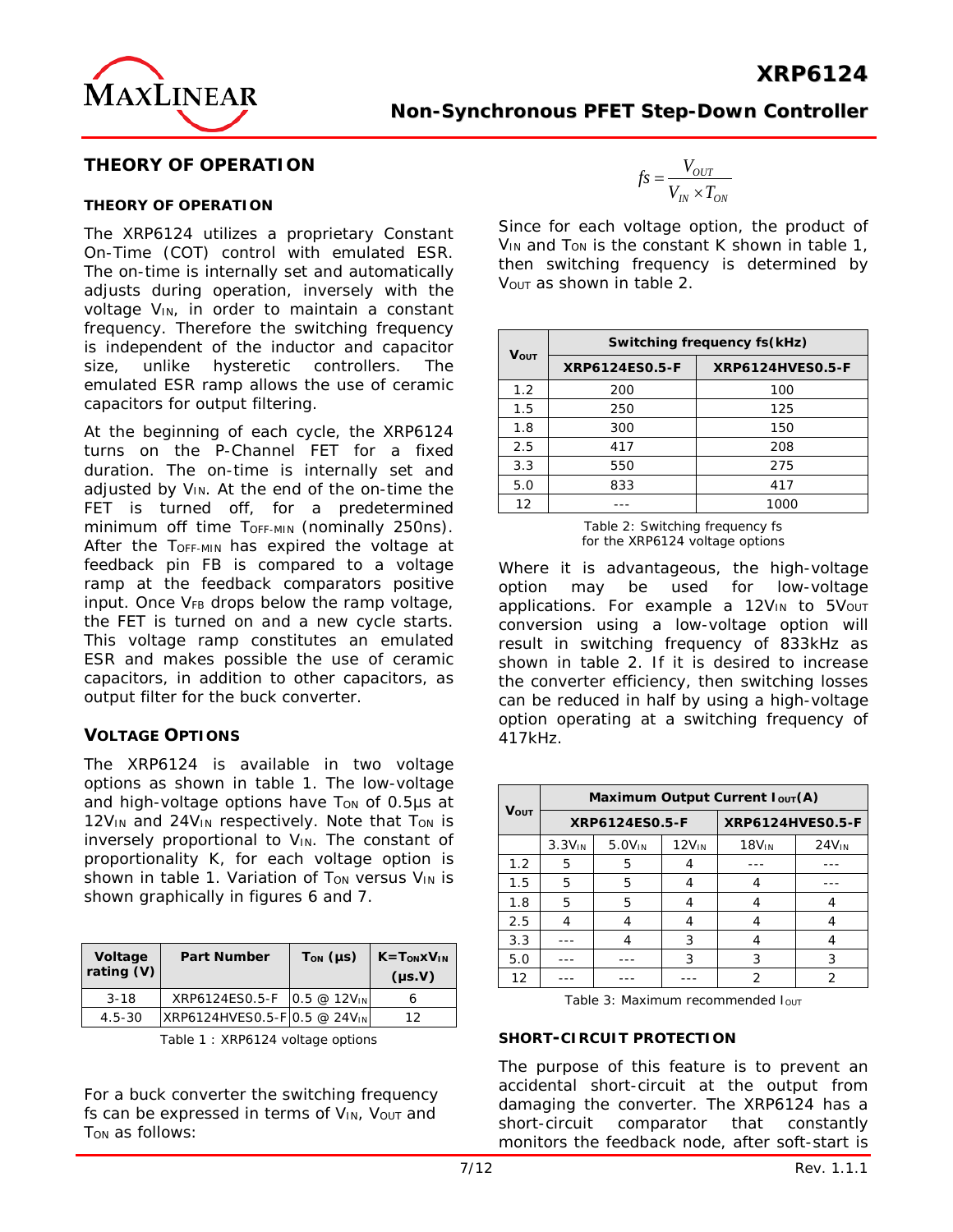

finished. If the feedback voltage drops below 0.55V, equivalent to output voltage dropping below 69% of nominal, the comparator will trip causing the IC to latch off. In order to restart the XRP6124, the input voltage has to be reduced below UVLO threshold and then increased to its normal operating point.

#### **SOFT-START**

To limit in-rush current the XRP6124 has an internal soft-start. The nominal soft-start time is 2ms and commences when VIN exceeds the UVLO threshold. As explained above, the short-circuit comparator is enabled as soon as soft-start is complete. Therefore if the input voltage has a very slow rising edge such that at the end of soft-start the output voltage has not reached 69% of its final value then the XRP6124 will latch-off.

#### **ENABLE**

By applying a logic-level signal to the enable pin EN the XRP6124 can be turned on and off. Pulling the enable below 1V shuts down the controller and reduces the V<sub>IN</sub> leakage current to 1.5µA nominal as seen in figure 18. Enable signal should always be applied after the input voltage or concurrent with it. Otherwise XRP6124 will latch up. In applications where an independent enable signal is not available, a Zener diode can be used to derive VEN from VIN.

#### **DISCONTINUOUS CONDUCTION MODE, DCM**

Because XRP6124 is a non-synchronous controller, when load current  $I_{OUT}$  is reduced to less than half of peak-to-peak inductor current ripple ΔIL, the converter enters DCM mode of operation. The switching frequency fs is now IOUT dependent and no longer governed by the relationship shown in table 2. As  $I_{\text{OUT}}$  is decreased so does fs until a minimum switching frequency, typically in the range of few hundred Hertz, is reached at no load. This contributes to good converter efficiency at light load as seen in figures 4 and 5. The reduced fs corresponding to light load, however, increases the output voltage ripple and causes a slight increase in output voltage as seen in figures 8 and 9. Another effect of reduced fs at light load is slow down of transient response when a load step transitions from a high load to a light load. This is shown in figures 16 and 17.

## **APPLICATION INFORMATION**

### **SETTING THE OUTPUT VOLTAGE**

Use an external resistor divider to set the output voltage. Program the output voltage from:

$$
R1 = R2 \times \left(\frac{V_{OUT}}{0.8} - 1\right)
$$

where:

 $R1$  is the resistor between  $V_{\text{OUT}}$  and FB

R2 is the resistor between FB and GND (nominally 2kΩ)

0.8V is the nominal feedback voltage.

#### **FEED-FORWARD CAPACITOR CFF**

CFF, which is placed in parallel with R1, provides a low-impedance/high-frequency path for the output voltage ripple to be transmitted to FB. It also helps get an optimum transient response. An initial value for CFF can be calculated from:

$$
CFF = \frac{1}{2 \times \pi \times fs \times 0.1 \times R1}
$$

where:

fs is the switching frequency from table 2

This value can be adjusted as necessary to provide an optimum load step transient response.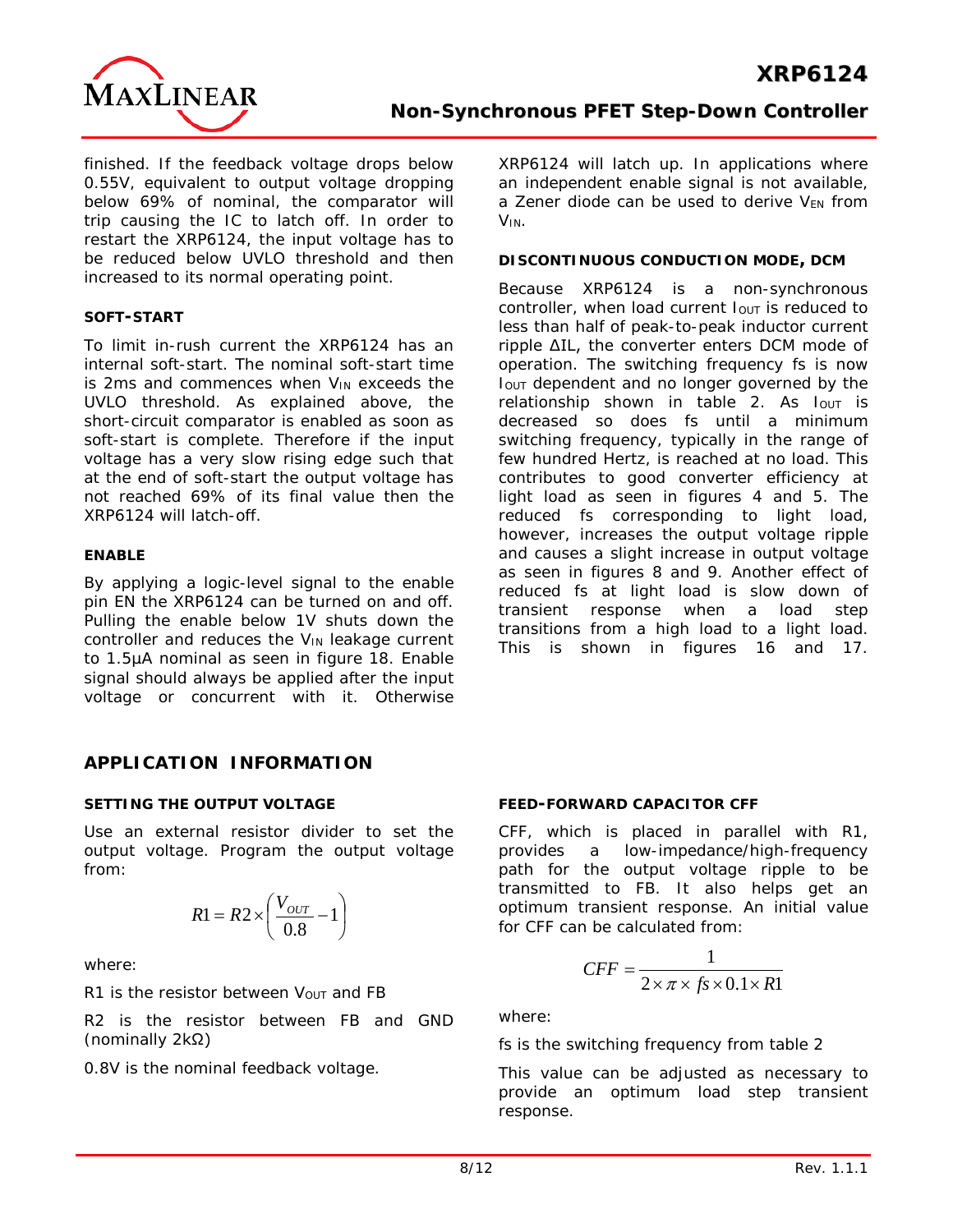

#### **OUTPUT INDUCTOR**

Select the output inductor L1 for inductance L, DC current rating I<sub>DC</sub> and saturation current rating IsAT. IDC should be larger than regulator output current. ISAT, as a rule of thumb, should be 50% higher than the regulator output current. Calculate the inductance from:

$$
L = (V_{IN} - V_{OUT}) \left( \frac{V_{OUT}}{\Delta I_L \times f_s \times V_{IN}} \right)
$$

Where:

ΔI<sup>L</sup> is peak-to-peak inductor current ripple nominally set to 30% of lout

fs is nominal switching frequency from table 2

#### **OUTPUT CAPACITOR COUT**

Select the output capacitor for voltage rating, capacitance C<sub>OUT</sub> and Equivalent Series Resistance ESR. The voltage rating, as a rule of thumb, should be twice the output voltage. When calculating the required capacitance, usually the overriding requirement is current load-step transient. If the unloading transient requirement (i.e., when  $I_{OUT}$  transitions from a high to a low current) is met, then usually the loading transient requirement (when IOUT transitions from a low to a high current) is met as well. Therefore calculate the C<sub>OUT</sub> capacitance based on the unloading transient requirement from:

$$
C_{OUT} = L \times \left( \frac{I_{High}^{2} - I_{LOW}^{2}}{(V_{OUT} + V_{transient})^{2} - V_{OUT}^{2}} \right)
$$

Where:

L is the inductance calculated in the preceding step

 $I_{High}$  is the value of  $I_{OUT}$  prior to unloading. This is nominally set equal to regulator current rating.

ILow is the value of lout after unloading. This is nominally set equal to 50% of regulator current rating.

V<sub>transient</sub> is the maximum permissible voltage transient corresponding to the load step mentioned above. V<sub>transient</sub> is typically specified from  $3\%$  to  $5\%$  of  $V_{\text{OUT}}$ .

ESR of the capacitor has to be selected such that the output voltage ripple requirement VOUT(ripple), nominally 1% of VOUT, is met.

Voltage ripple Vout(ripple) is composed mainly of two components: the resistive ripple due to ESR and capacitive ripple due to Cout charge transfer. For applications requiring low voltage ripple, ceramic capacitors are recommended because of their low ESR which is typically in the range of 5mΩ. Therefore VoUT(ripple) is mainly capacitive. For ceramic capacitors calculate the V<sub>OUT(ripple)</sub> from:

$$
V_{\text{OUT}(ripple)} = \frac{\Delta I_L}{8 \times C_{OUT} \times fs}
$$

Where:

COUT is the value calculated above

If tantalum or electrolytic capacitors are used then VOUT(ripple) is essentially a function of ESR:

 $V_{\text{OUT(ripole)}} = \Delta I_L \times ESR$ 

#### **INPUT CAPACITOR CIN**

Select the input capacitor for voltage rating, RMS current rating and capacitance. The voltage rating, as a rule of thumb, should be 50% higher than the regulator's maximum input voltage. Calculate the capacitor's current rating from:

$$
I_{\text{CIN,RMS}} = I_{\text{OUT}} \times \sqrt{D \times (1 - D)}
$$

Where:

IOUT is regulator's maximum current

D is duty cycle  $(D=V<sub>OUT</sub>/V<sub>IN</sub>)$ 

Calculate the C<sub>IN</sub> capacitance from:

$$
C_{IN} = \frac{I_{OUT} \times V_{OUT} \times (V_{IN} - V_{OUT})}{f_s \times {V_{IN}}^2 \times \Delta V_{IN}}
$$

Where:

 $\Delta V_{\text{IN}}$  is the permissible input voltage ripple, nominally set to 1% of VIN.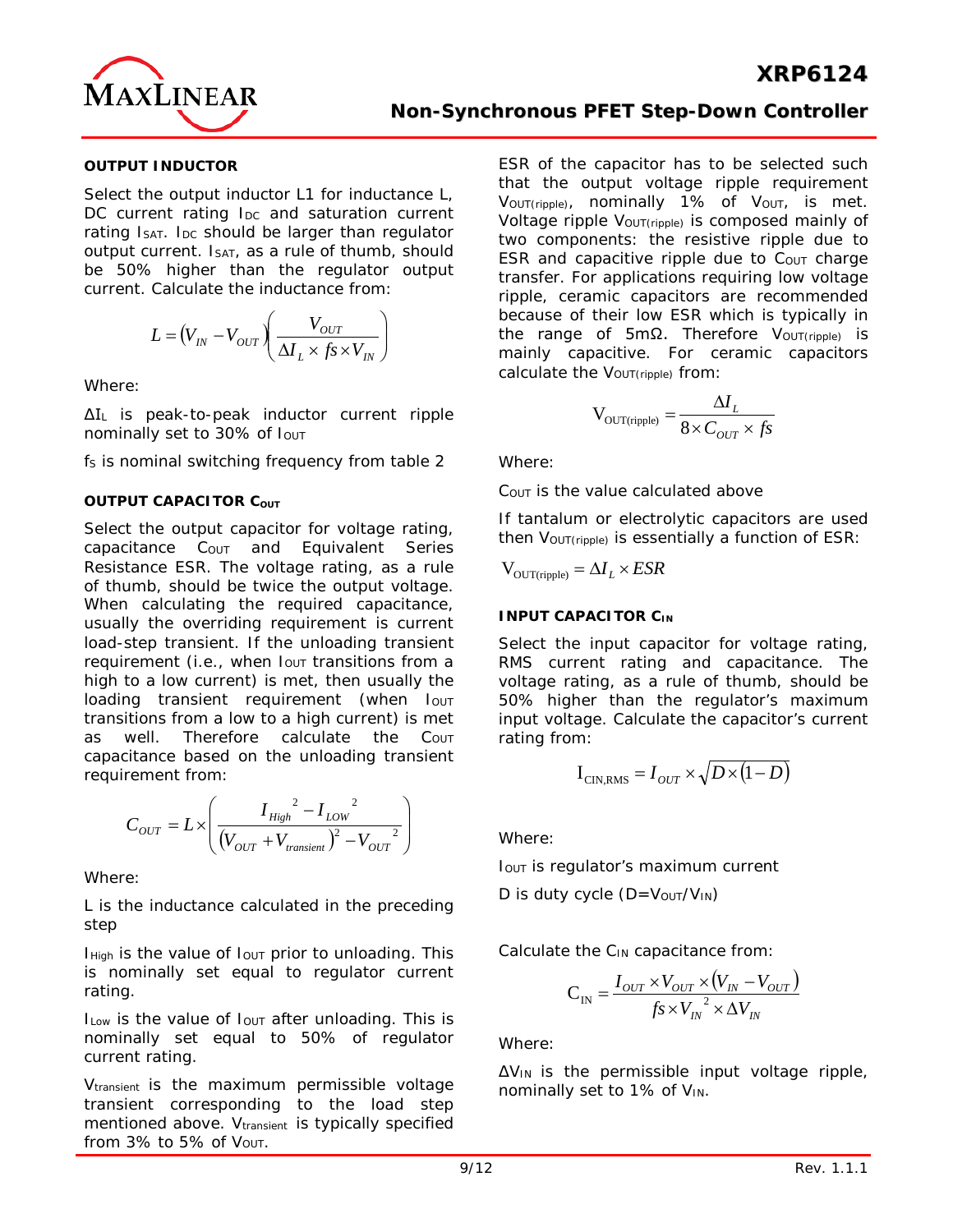

## **TYPICAL APPLICATIONS**

## **12V TO 3.3V / 3A CONVERSION**



Fig. 20: 12V to 3.3V/3A regulator

### **24V TO 5V / 3A CONVERSION**



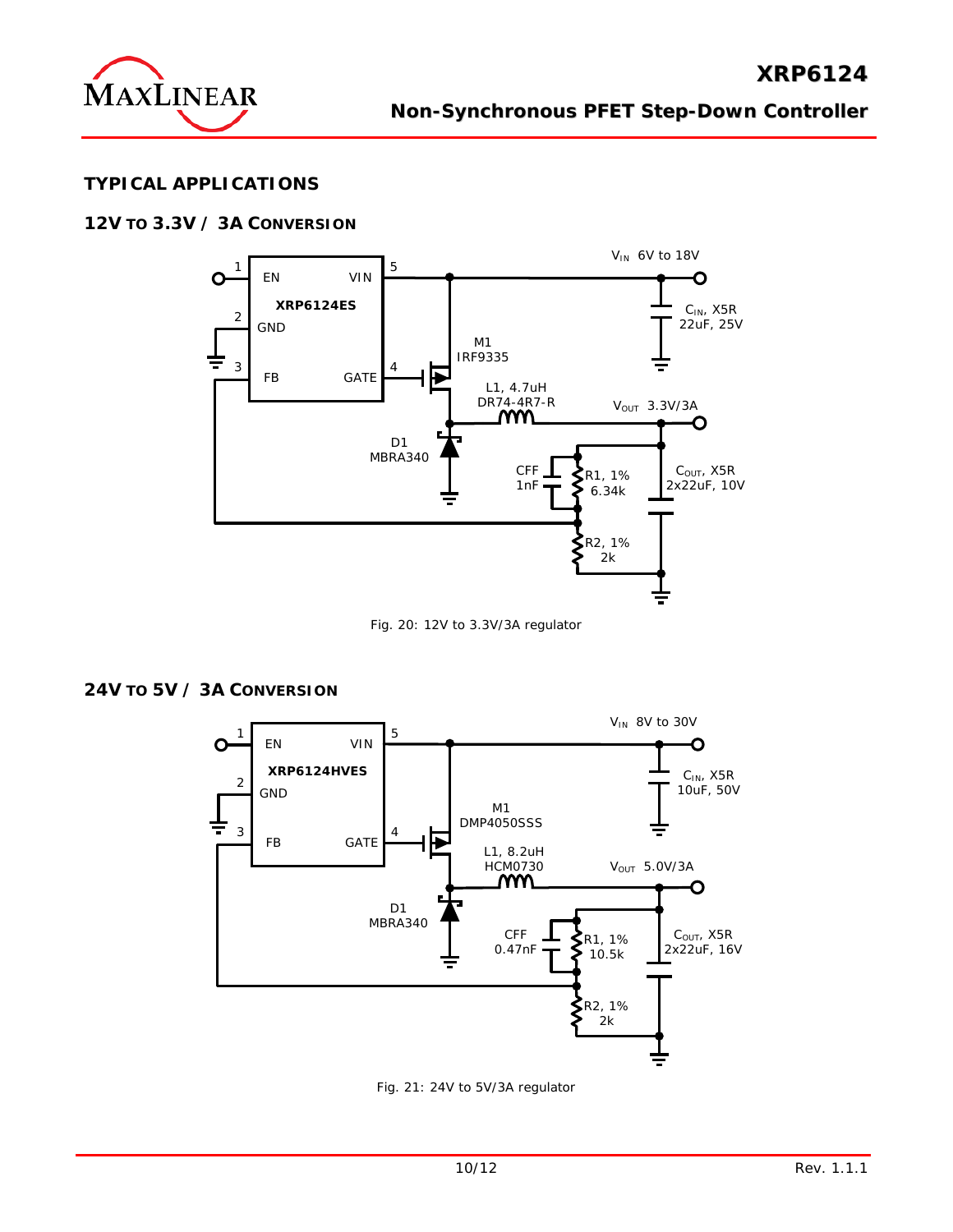

**XRP6124**

## **MECHANICAL DIMENSIONS**

## **5-PIN SOT23**



| z  | ₽  | lo | 꼬     | 刀     | 5                   | C           | $\overline{ }$ | ≞                          | Φ                 | m<br>∸                   | m                  | O                               | $\circ$ | $\sigma$ | 72                                    | r     | ⋗     |               | SIDBNUS                 | UЛ<br>끟      |
|----|----|----|-------|-------|---------------------|-------------|----------------|----------------------------|-------------------|--------------------------|--------------------|---------------------------------|---------|----------|---------------------------------------|-------|-------|---------------|-------------------------|--------------|
|    | Uļ | Q  | 0.10  | 0.10  |                     |             | 0.30           | →                          |                   | $\overline{\phantom{a}}$ |                    |                                 | 80.0    | 0.30     | 0.90                                  | 0.00  |       | $\frac{z}{z}$ | DIMENSIONS              | $501 - 23$   |
| C  | Q  | ÷. |       |       | 0.25<br><b>BSC</b>  | 0.60<br>REF | 0.45           | $06^{\circ}$<br><b>CSG</b> | 98.<br><b>DSB</b> | ġO<br><b>DSG</b>         | 2.80<br><b>DSG</b> | 2.90<br><b>DSB</b>              |         |          | ×.<br>$\rightarrow$<br>C <sub>D</sub> |       |       | KON           | Control                 | <b>JEDEC</b> |
|    | g, | œ  | 0.25  |       |                     |             | 09.01          |                            |                   |                          |                    |                                 | 222     | 0.50     | 1.30                                  | 0.15  | 1.45  | <b>XAX</b>    | ∩nit)<br>Ξ<br>$\leq$    | Š            |
|    | UŢ | ą  | 0.004 | 0.004 |                     |             | 0.012          |                            |                   |                          |                    |                                 | 0.003   | 2100     | 0.036                                 | 0000  |       | $\frac{8}{2}$ | DIMENSIONS<br>Reference | 178          |
| Ch | ą  | Ą. |       |       | 0.010<br><b>BSG</b> | 0.024<br>즦  | 810.0          | 0.075                      | 0.038             | 0.06<br>Ō4               | S<br>$\equiv$      | o.<br>÷,<br>$\rightarrow$<br>Ch |         |          | 0.04<br>Ćh                            |       |       | NON           | ż                       | Variation    |
|    | Ğ. | œ  | 0.010 |       |                     |             | 0.024          | OSB                        | <b>DSB</b>        | <b>BSC</b>               | <b>BSC</b>         | <b>DSB</b>                      | 6000    | 0.020    | 0.051                                 | 900'0 | 0.057 | <b>NAX</b>    | Unit)<br>NCH            | ₿            |

Revision: Drawing No: POD-00000025  $\infty$